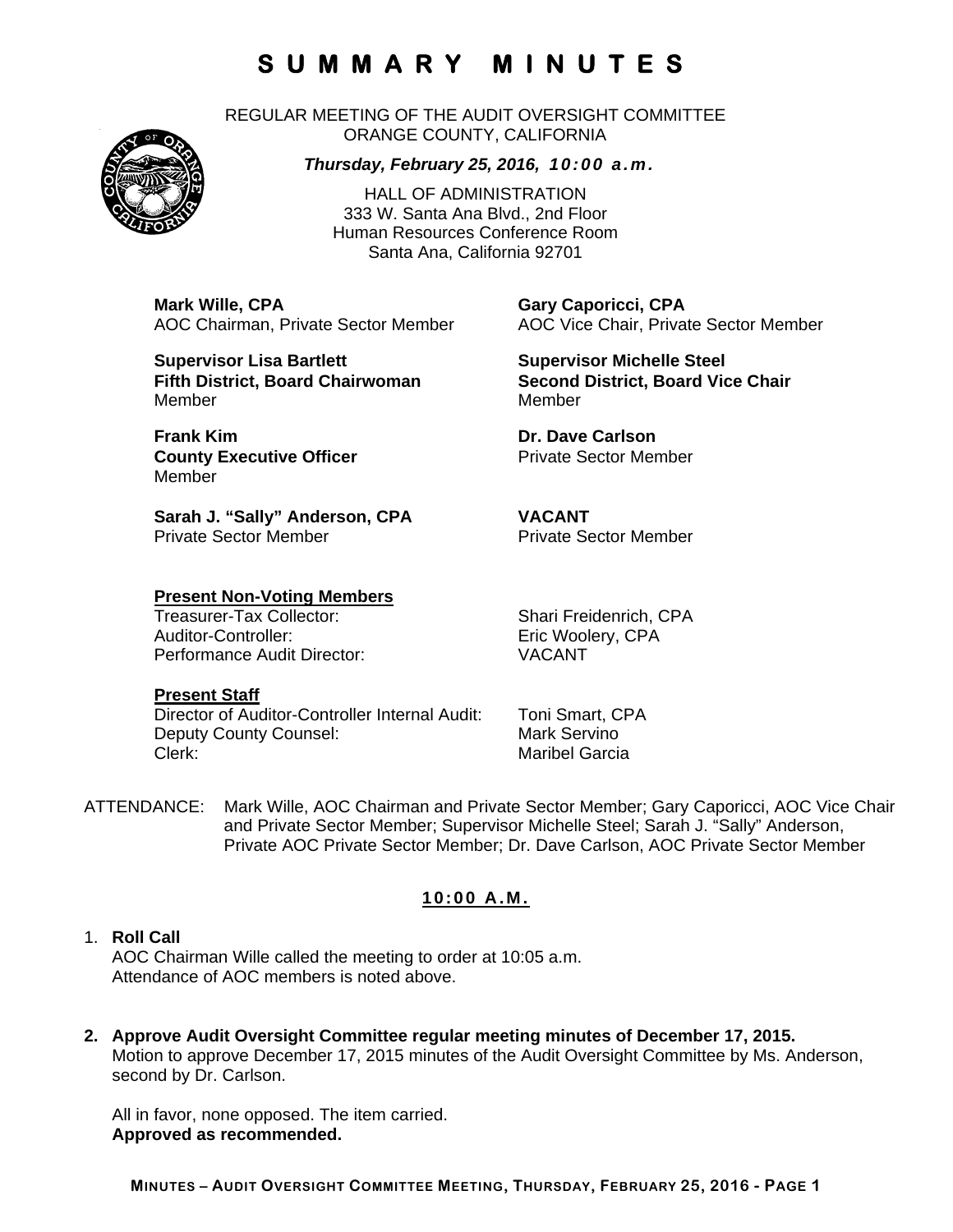#### **3. Receive Oral Report from External Auditor and Auditor-Controller on the CAFR**

Mr. Woolery stated this was his first CAFR as the Auditor-Controller. Mr. Woolery stated that we are doing a little better than a few years ago and there were a few windfalls in revenue this year, about \$46 million because of the Teeter reserve used to pay for property taxes that are delinquent. The methodology that was used for the reserve tied up too much money that was not necessary. The other one time money was for the state mandates which were caught up through 2005, resulting in \$48 million one-time revenue. Long term debt went down about \$76 million and property taxes were up 4.9% this year. Mr. Woolery mentioned the redesigned Citizens Report that was sent to everyone and welcomed any feedback. Supervisor Steel asked Mr. Woolery what the current average Teeter tax reserve is. Ms. Moynihan responded that she would get those numbers to her after the meeting.

The Auditor-Controller responded to Supervisor Steel's question regarding the Tax Loss Reserve Fund by providing her with correspondence dated March 18, 2016.

Ms. Hurley stated that MGO has issued an audit opinion on the basic financials statements included in the CAFR and issued an unmodified opinion, which is the highest level of assurance that they are able to provide. Ms. Hurley mentioned that the biggest challenge this year with the CAFR was the implementation of GASB 68. Ms. Hurley mentioned this was one of the smoothest implementations they have participated in. MGO is also the auditor for OCERS which was also a very smooth implementation of GASB 67 and GASB 68. Ms. Hurley stated that MGO has not issued their report on Internal Controls and Compliance yet, it will come with the Single Audit Report expected to be issued mid-month in March 2016.

#### 4. **Receive Oral Report from External Auditor on Annual Required Communications Letter; provide a verbal update on Single Audit**

Ms. Hurley stated that MGO issued a letter on the required communications which is normally issued at the end of an engagement. These communications summarize the overall audit results and the process. Ms. Hurley stated that the significant audit finding noted was the implementation of the two GASB standards related to pensions (GASB 68 and GASB 71). Ms. Hurley mentioned the impact of the new GASB standards on major enterprise funds; John Wayne Airport, Waste Management and the internal service funds. There was one uncorrected misstatement or past adjustment that related to a classification of capital assets. This was identified as equipment recorded in a depreciable category that was not complete or ready to be placed in service. This was \$20 million in assets which is immaterial to the financial statements, only a classification issue and did not impact the opinion.

Ms. Hurley provided a brief update on the single audit and that they would be issuing their report midmonth in March 2016. Ms. Hurley stated they had nine major programs that were selected for testing, from a finding perspective, nothing new was identified. Because of the new complex uniform guidance requirements, they are expecting that most agencies will have to address findings relating to compliance because of this new implementation.

Ms. Hurley stated that she will meet with Ms. Smart to discuss Risk Assessment and incorporating Internal Audit within their audit process. There are two ways they can work with Ms. Smart, look at her plan and rely on the work that was already planned out as part of Ms. Smart's Risk Assessment, or if Ms. Smart has resources available Ms. Hurley suggested that Ms. Smart's staff can be added to MGO's staff and have direct oversight of those individuals as part of MGO's audit team for a set number of hours. Mr. Wille suggested a third way is to have Ms. Smart modify her schedule to assist Ms. Hurley in this process. Ms. Hurley and Ms. Smart stated they are considering all options.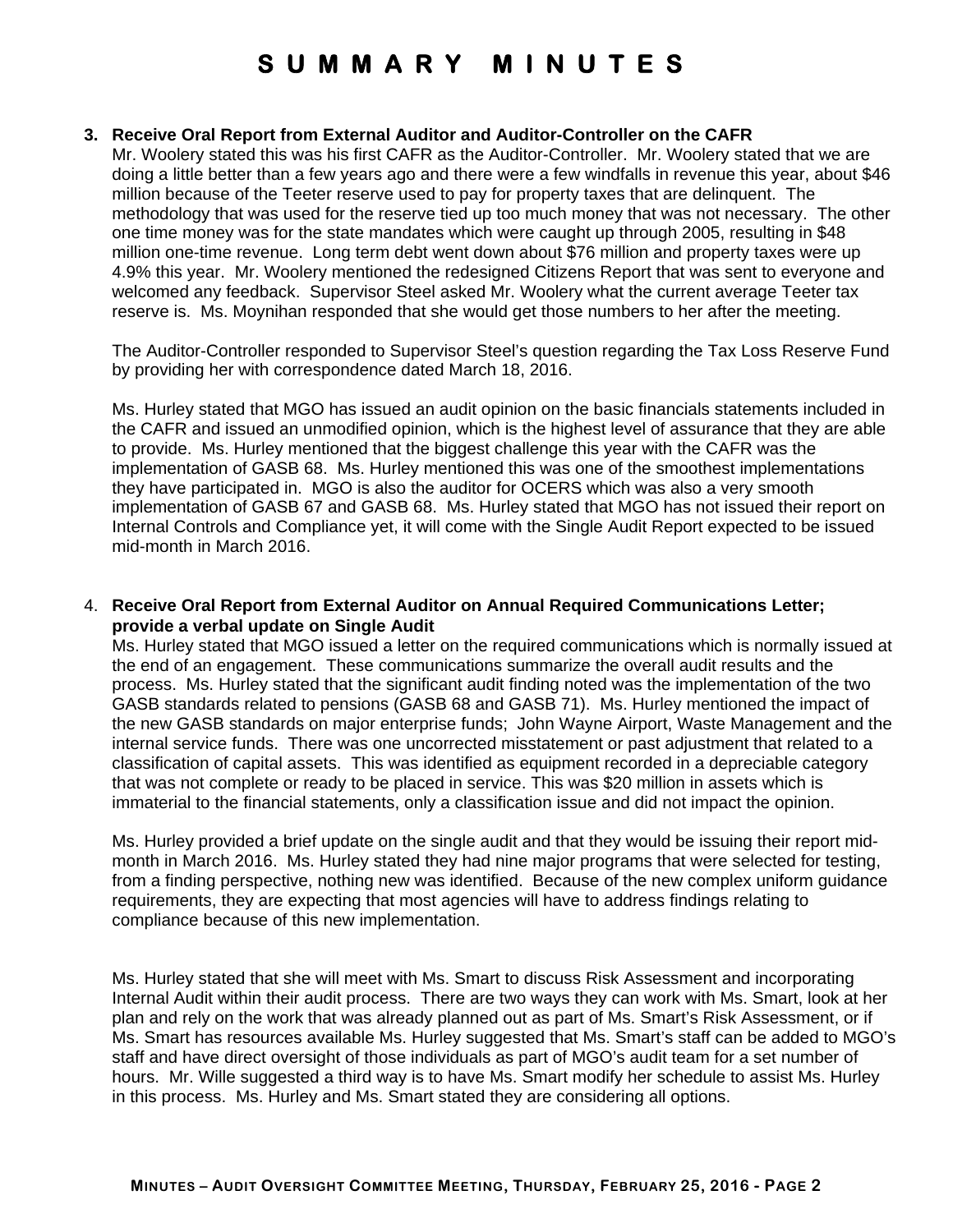**5. Discuss Auditor-Controller Internal Audit Division's Government Auditing Standards (Yellow Book) Peer Review for the three fiscal years ending 6-30-16** 

Ms. Smart mentioned that the Internal Audit Division is required to have a peer review in accordance with the Yellow Book. Ms. Smart stated that we issue certain reports that require the Internal Audit Division to have a peer review every three years. We have two options: one is to partner with a peer county and have the County review the Internal Audit Division's work to ensure the standards are being followed and provide us with a report, the other option is to find an external vendor to perform a peer review or quality assessment. Ms. Smart suggested the Internal Audit Division partner with a peer county, this would allow for the Internal Audit Division to provide a review to another peer county and this would also provide valuable experience for her staff.

Mr. Wille stated that Maricopa County is the fourth largest county by population and should be considered. Mr. Wille suggested that Ms. Smart look into the cost for an outside vendor to perform the peer review.

Ms. Anderson asked if there is a training program available for peer reviewers. Ms. Smart stated that yes there is a training program available. Ms. Smart stated that several of her staff have participated in peer reviews and her plan is to have her experienced peer reviewers train the junior level staff as part of her succession plan for the future.

**6. Approve Auditor-Controller Internal Audit Division FY 15-16 2nd Quarter Status Report for the period October 1, 2015 through December 31, 2015 and approve 2nd Quarter Executive Summary of Audit Finding Summaries for the period October 1, 2015 through December 31, 2015** 

Ms. Smart mentioned that she has hired a junior level IT manager to fill one of the vacancies in the Internal Audit Division. Mr. Wille asked Ms. Smart how many vacancies she currently has in this division. Ms. Smart stated she will have vacancies for an Assistant Director, a Senior IT Audit Manager III, Administrative Manager I and an IT Audit Manager II. Ms. Smart mentioned they are looking into adding two Auditor/Accountant I level positions. Ms. Smart mentioned again that this is part of her succession planning for the future.

Ms. Smart mentioned that she was asked by Mr. Wille to report back to the committee if she planned on canceling any audits. Ms. Smart stated she would be canceling the Countywide Accounts Receivable audit due to limited resources available to perform this audit.

Ms. Smart mentioned she is working on the Risk Assessment process and a countywide department survey will be sent soon. This gives county departments an opportunity not only to provide their response and/or questions regarding risk areas, but also areas they would like audited.

All in favor; none opposed. **Approved as recommended.** 

**7. Approve 2nd Quarter FY 15-16 External Audit Activity Quarterly Status Report for the Quarter Ended December 31, 2015** 

Ms. Smart stated the Internal Audit Division has issued ten audit reports, three follow-up audit reports, and twenty four audits are in process. Ms. Smart thanked her staff for all their hard work during the merge. Ms. Smart mentioned that they have one financial fraud referral from County Counsel and will provide a report to County Counsel once it's completed.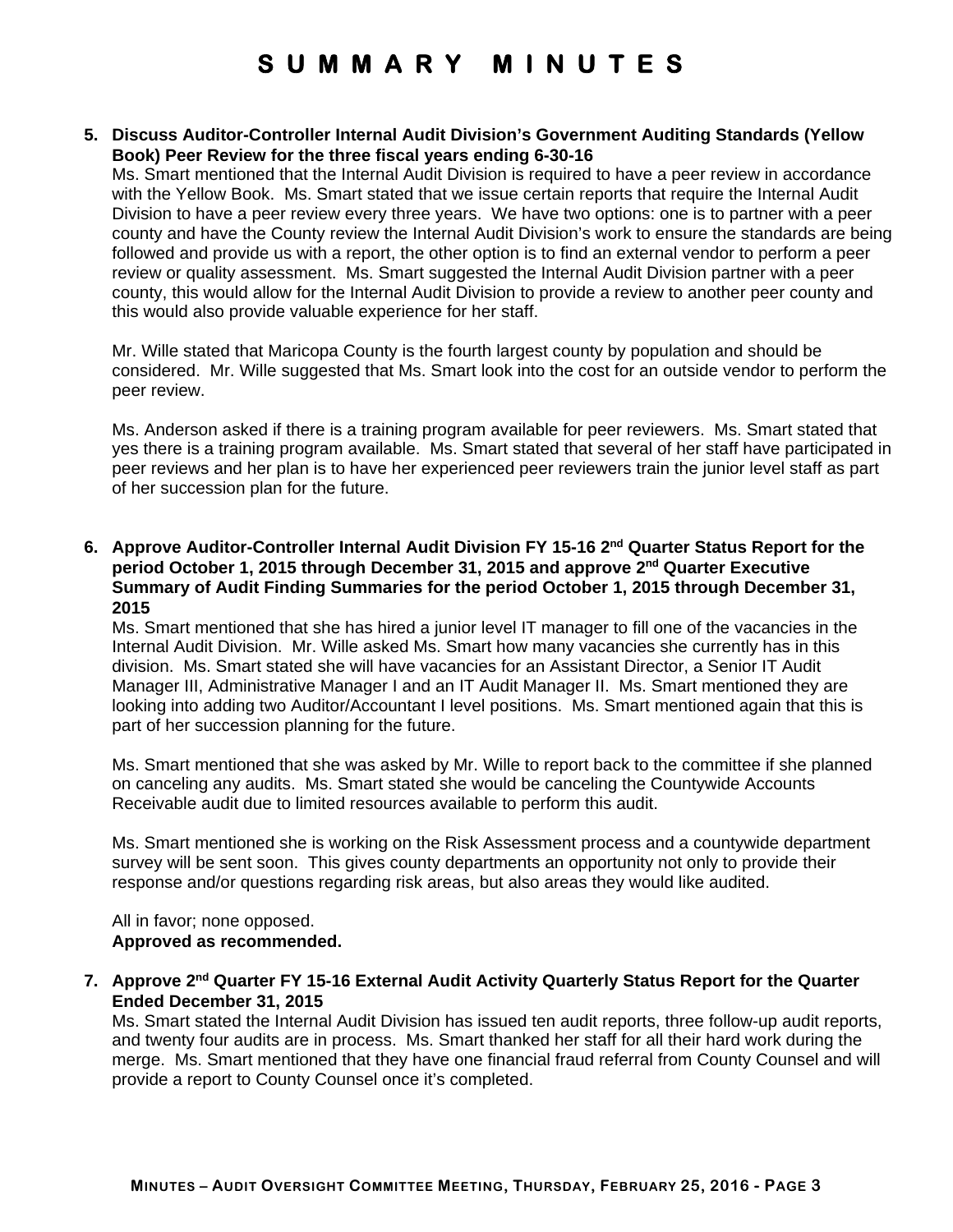Mr. Wille mentioned there were a few significant findings on the status report and asked if those have been resolved. Ms. Smart referred to the OC Expediter System report that had significant findings. The County Procurement Office requested the Internal Audit Division to perform the audit of the Expediter System before it was rolled out countywide. Ms. Smart stated there were two critical and four significant findings. The County Procurement office took immediate action and implemented the recommendations for the critical findings; two significant findings were implemented and two are in progress. There was a total of thirteen findings and they are working on implementing the remaining findings.

All in favor; none opposed. **Approved as recommended.** 

**8. Discuss the renewal of the existing contract with Macias Gini and O'Connell LLP for independent auditing and related services for years ending June 30, 2016 and 2017**  Ms. Moynihan stated that the Auditor-Controller initially contracted with Macias Gini and O'Connell (MGO) for the 2013 audit and it was for 3 years: 2013, 2014, and 2015 with an option to renew for 2 years. The Auditor-Controller received a proposal from MGO for the FY 2015-16 audit for \$551,995 which includes a very modest increase from the initial year. Ms. Moynihan stated that they will be going to the Board of Supervisors for final approval of this contract. She is responsible for the financial statements and is the project manager for this audit and is very pleased with MGO and the work they have provided. Mr. Woolery stated that MGO has been very attentive and has no objections with their performance. Supervisor Steel asked how long the Auditor-Controller has used MGO's service for this audit. Ms. Moynihan responded to Supervisor Steel that MGO has performed three audits for 2013, 2014, and 2015.

Mr. Wille stated that he and Mr. Caporicci would like to get a copy of the draft financial statements before they are released to the public in order for the AOC to review. Ms. Hurley stated that this will be a decision Mr. Woolery will have to make. Mr. Woolery stated that the Auditor-Controller's office is working on that request.

Ms. Moynihan stated she will bring the MGO contract renewal to the next AOC meeting.

**9. Receive and Discuss Approved AOC Structure; discuss Internal Control Mandate under new structure and update of AOC By-Laws/Charter** 

A motion was made by Supervisor Steel to have the subcommittee, that was created by Mr. Wille to update the AOC By-Laws and Charter.

All in favor; none opposed. **Approved as recommended.** 

#### **10. Election of Audit Oversight Committee Chair**

Mr. Wille stated that the new AOC Chair and Vice Chair should be a private sector member with a two year term and since there was no quorum to vote on this item, he would tentatively nominate Mr. Caporicci as AOC Chairman and Dr. Carlson as AOC Vice Chairman. Mr. Wille stated he would run the next meeting and the committee will vote on the new AOC Chairman and Vice Chairman at the beginning of the June 2<sup>nd</sup> meeting. Mr. Servino stated that Mr. Wille remains the AOC Chairman by default until there is an official vote, due to no quorum. Mr. Servino also stated that Ms. Anderson and Mr. Caporicci remain on the committee by default until they are appointed permanently.